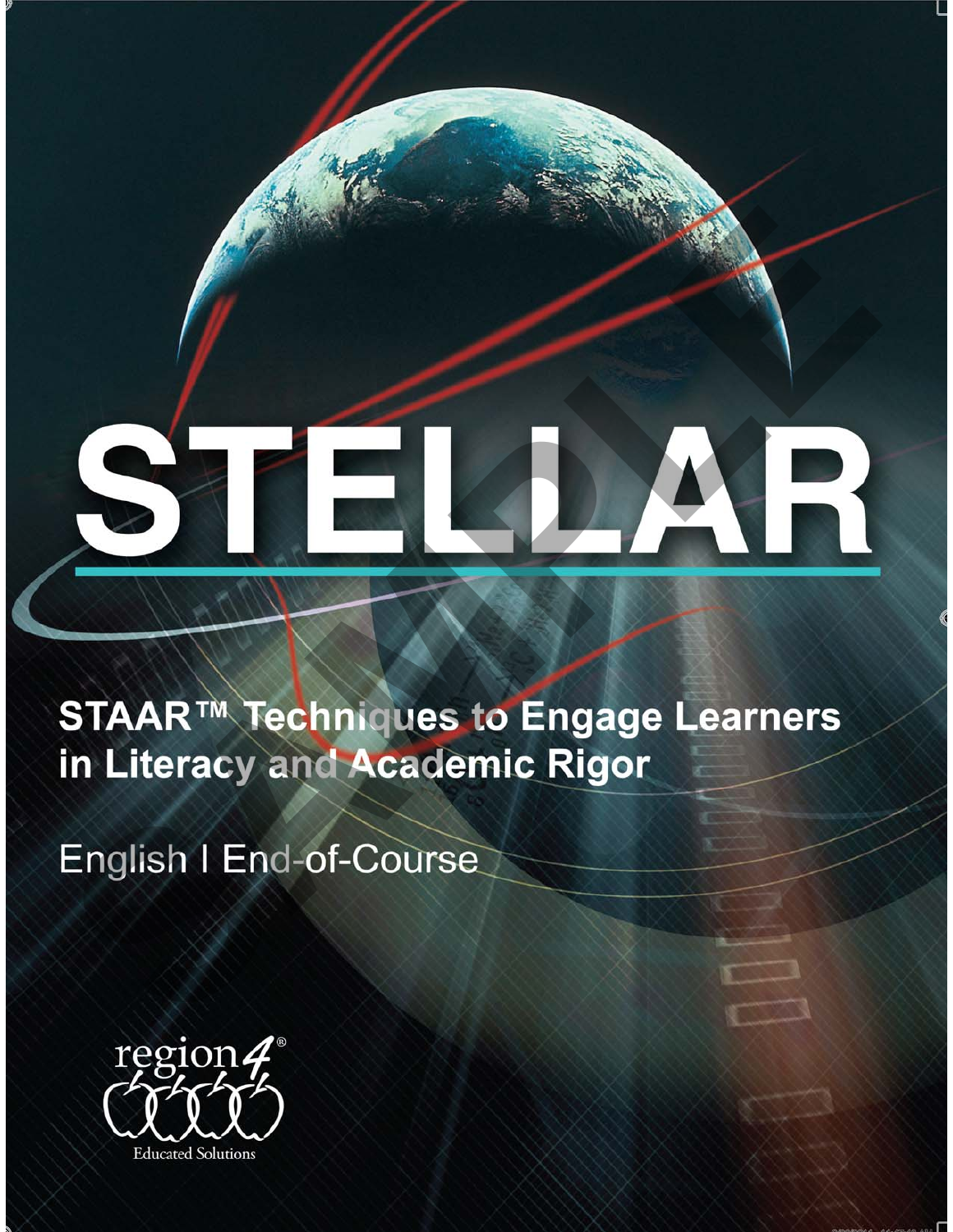Region 4 Education Service Center supports student achievement by providing educational products and services that focus on excellence, service, and children.

Published by Region 4 Education Service Center 7145 West Tidwell Road Houston, Texas 77092-2096 www.esc4.net

© 2011 by Region 4 Education Service Center. All rights reserved. Except as permitted under the United States Copyright Act of 1976, no part of this publication may be reproduced or distributed in any form or by any means, or stored in a database or retrieval system, without the prior written permission of the publisher. In student and a control in the state of the state of the state of the state of the state of the state of the state of the state of the state of the state of the state of the state of the state of the state of the state of

ISBN-13: 978-1-937403-05-8

Printed in the United States of America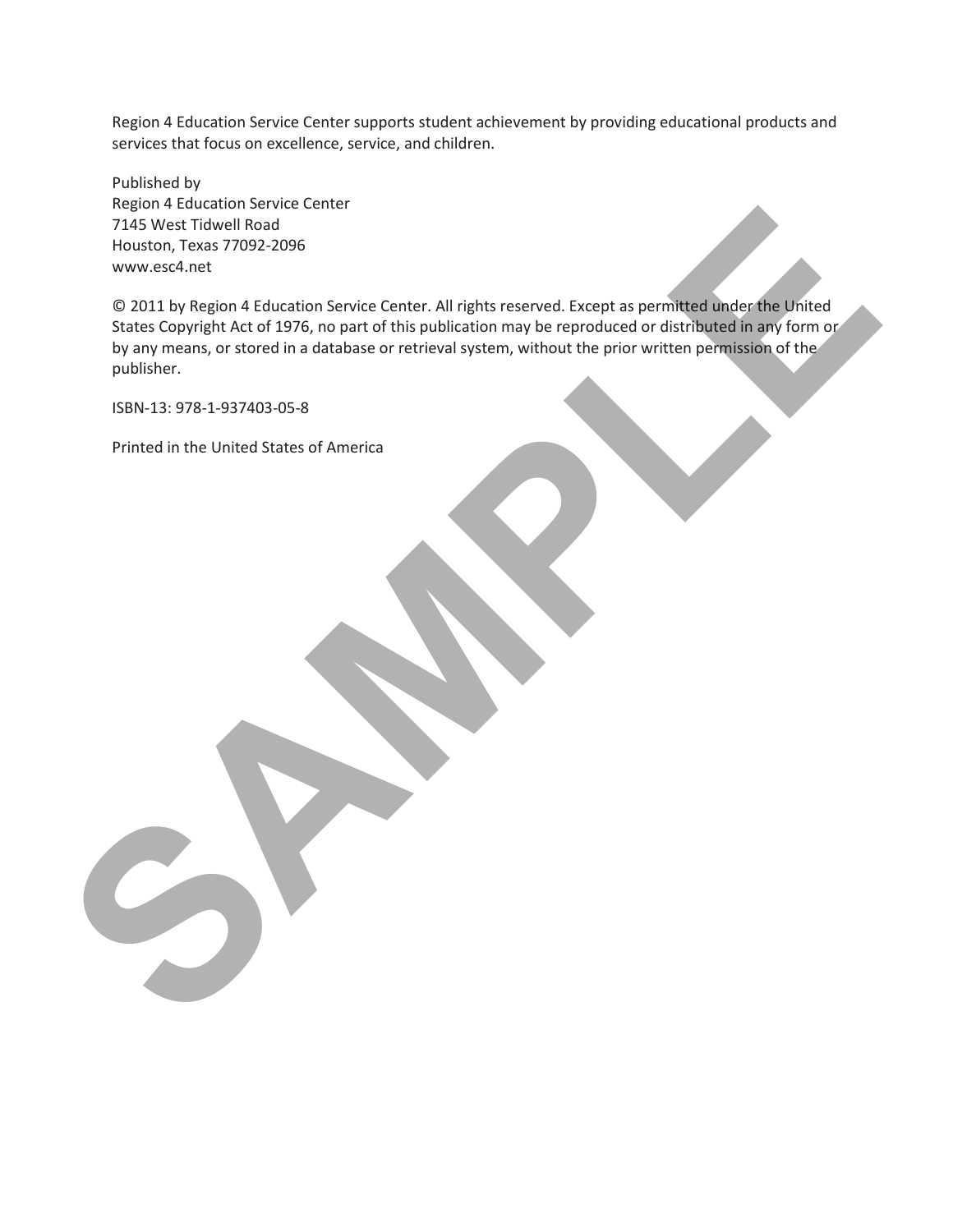# **Acknowledgments**

Region 4 Education Service Center would like to acknowledge the talent and expertise of those who contributed to the development of this book. Their dedication to our core values of excellence, service, and children made possible the creation of this resource to assist educators in providing quality, effective instruction for all students.

|                     |                                         | possible the creation of this resource to assist educators in providing quality, |                      |
|---------------------|-----------------------------------------|----------------------------------------------------------------------------------|----------------------|
|                     | effective instruction for all students. |                                                                                  |                      |
|                     |                                         |                                                                                  |                      |
| <b>Writing Team</b> |                                         | <b>Design Team</b>                                                               | <b>Editing Team</b>  |
| Project Facilitator |                                         | Lenworth Johnson                                                                 | <b>Becky Sanders</b> |
| Carol McManus       |                                         | Dave Martinez<br><b>Billy Sanders</b>                                            | Jessica Hilbert      |
| Authors             |                                         |                                                                                  |                      |
| Sandra Starr        |                                         |                                                                                  |                      |
| Candy Core          |                                         |                                                                                  |                      |
|                     |                                         |                                                                                  |                      |
|                     |                                         |                                                                                  |                      |
|                     |                                         |                                                                                  |                      |
|                     |                                         |                                                                                  |                      |
|                     |                                         |                                                                                  |                      |
|                     |                                         |                                                                                  |                      |
|                     |                                         |                                                                                  |                      |
|                     |                                         |                                                                                  |                      |
|                     |                                         |                                                                                  |                      |
|                     |                                         |                                                                                  |                      |
|                     |                                         |                                                                                  |                      |
|                     |                                         |                                                                                  |                      |
|                     |                                         |                                                                                  |                      |
|                     |                                         |                                                                                  |                      |
|                     |                                         |                                                                                  |                      |
|                     |                                         |                                                                                  |                      |
|                     |                                         |                                                                                  |                      |
|                     |                                         |                                                                                  |                      |
|                     |                                         |                                                                                  |                      |

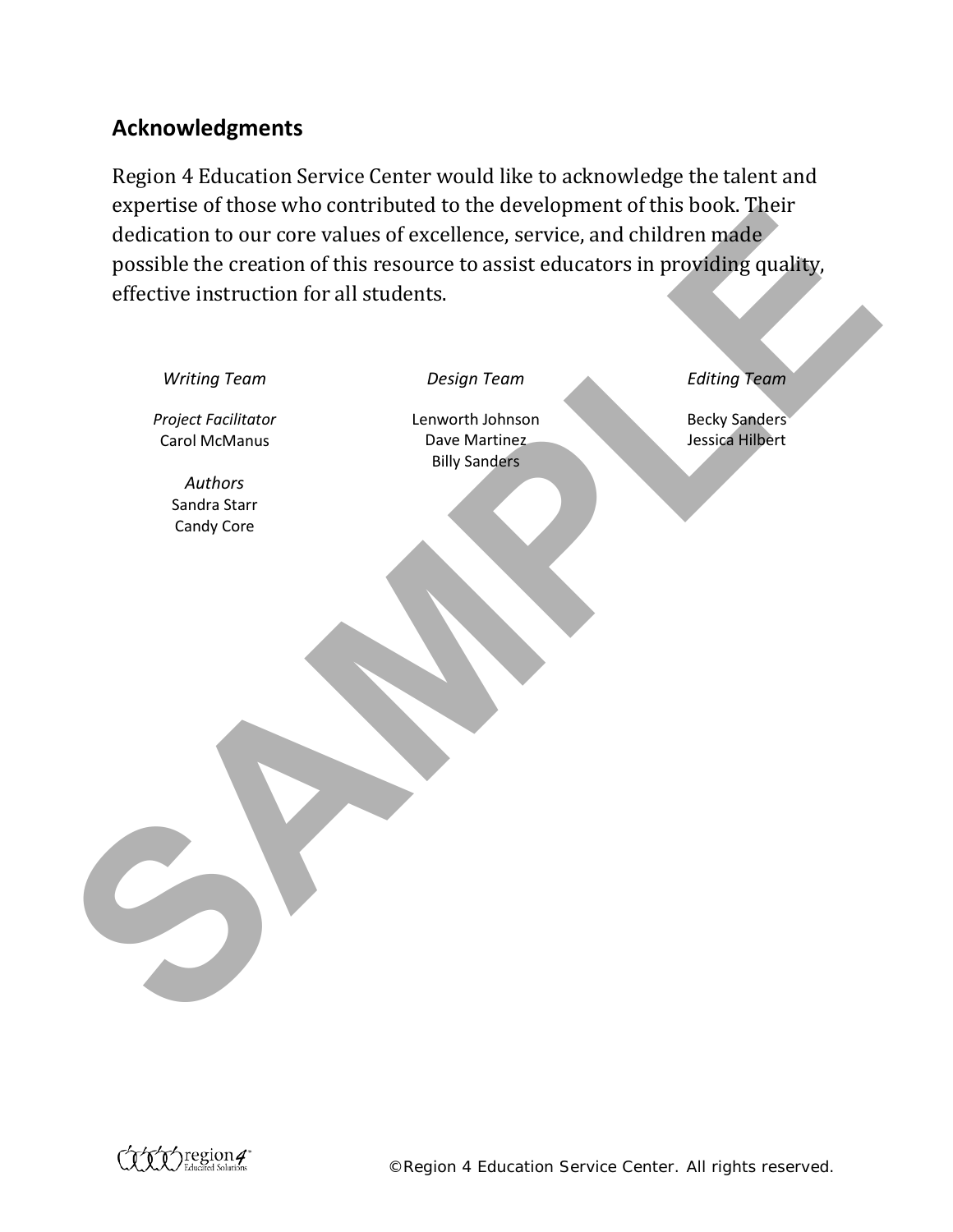# **Table of Contents**

| $\bullet$                                                             |                                   |            |
|-----------------------------------------------------------------------|-----------------------------------|------------|
| $\bullet$                                                             |                                   |            |
| Planning for Option Two: Benchmark Testing, Teaching, Retesting, xvii |                                   |            |
| Planning for Option Three: Test Prep for Summative Assessments  xxi   |                                   |            |
|                                                                       |                                   |            |
| Unit One: Family Values <b>Machines 2018</b> 1                        |                                   |            |
|                                                                       |                                   | $\ldots$ 1 |
| $\bullet$                                                             |                                   | 10         |
|                                                                       |                                   | 12         |
| Suggested Literary Extensions<br>$\bullet$                            | <b>Endangered Family Vacation</b> | 13         |
| Listening and Speaking Applications                                   | The Prodigal Son                  | 16         |
| $\bullet$                                                             |                                   | 18         |
| $\bullet$                                                             |                                   |            |
|                                                                       |                                   |            |
|                                                                       |                                   |            |
|                                                                       |                                   | 57         |
| Big Ideas and Key Questions  Passages:                                |                                   | 74         |
| $\bullet$                                                             |                                   | 76         |
| Suggested Literary Extensions                                         | Cyrano de Bergerac                | 77         |
| <b>Listening and Speaking Applications</b>                            | Hot or Not? Beauty in the         | 80         |
|                                                                       | <b>Eyes of Beholders</b>          | 83         |
|                                                                       |                                   | 88         |
|                                                                       |                                   | 91         |
|                                                                       |                                   | 121        |
|                                                                       | Passages:                         | 21         |
| Big Ideas and Key Questions  The Invisible Man                        |                                   | 33         |
| Skills-Based Vocabulary  Part One: Life                               |                                   | 36         |
| Suggested Literary Extensions    Facebook: Friend or Frenemy?         |                                   | 37         |
|                                                                       |                                   |            |
|                                                                       |                                   |            |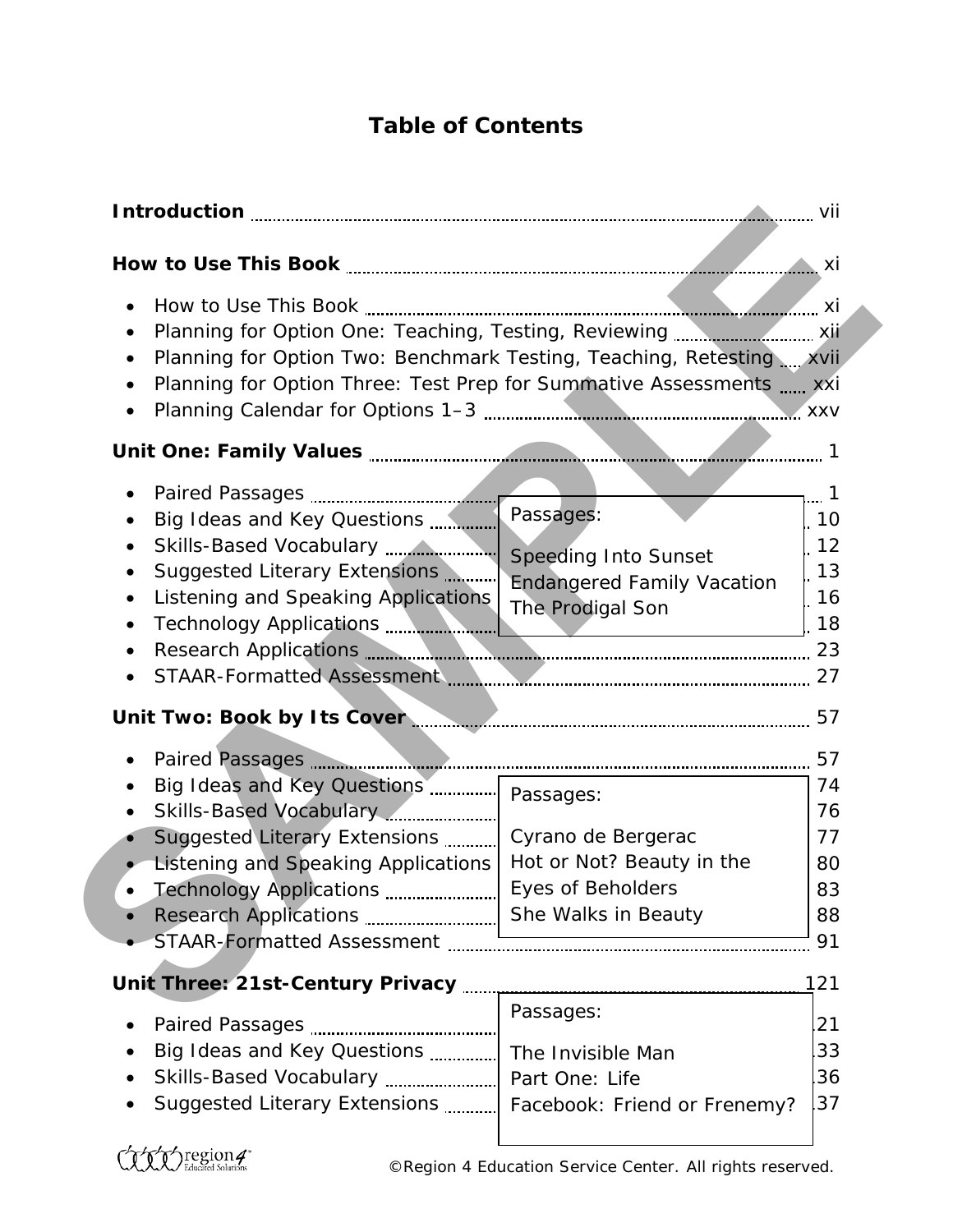| $\bullet$                                                                     |                              |     |
|-------------------------------------------------------------------------------|------------------------------|-----|
| $\bullet$                                                                     |                              |     |
| $\bullet$                                                                     |                              |     |
| $\bullet$                                                                     |                              |     |
|                                                                               |                              | 177 |
| $\bullet$                                                                     |                              |     |
| Big Ideas and Key Questions  Passages:<br>$\bullet$                           |                              | 88  |
| $\bullet$                                                                     |                              | 90  |
| $\bullet$                                                                     | Anthem                       | 91  |
| Listening and Speaking Applications<br>$\bullet$                              | I Will Fight No More Forever | 94  |
| $\bullet$                                                                     | <b>UNICEF: Worth It?</b>     | 96  |
| $\bullet$                                                                     |                              | 10ל |
| $\bullet$                                                                     |                              |     |
|                                                                               |                              |     |
| <b>Appendices</b>                                                             |                              |     |
|                                                                               |                              |     |
| $\bullet$                                                                     |                              |     |
| Adapting for Gifted Learners <b>Manual Adapting Contract 237</b><br>$\bullet$ |                              |     |
| $\bullet$                                                                     |                              |     |
| $\bullet$                                                                     |                              |     |
| $\bullet$                                                                     |                              |     |
|                                                                               |                              |     |
|                                                                               |                              |     |
|                                                                               |                              |     |
|                                                                               |                              |     |
| Integrating Technology in the Language Arts Classroom                         |                              |     |
|                                                                               |                              |     |
|                                                                               |                              | 269 |
|                                                                               |                              | 272 |
|                                                                               |                              |     |
|                                                                               |                              |     |
|                                                                               |                              |     |
|                                                                               |                              |     |
|                                                                               |                              |     |

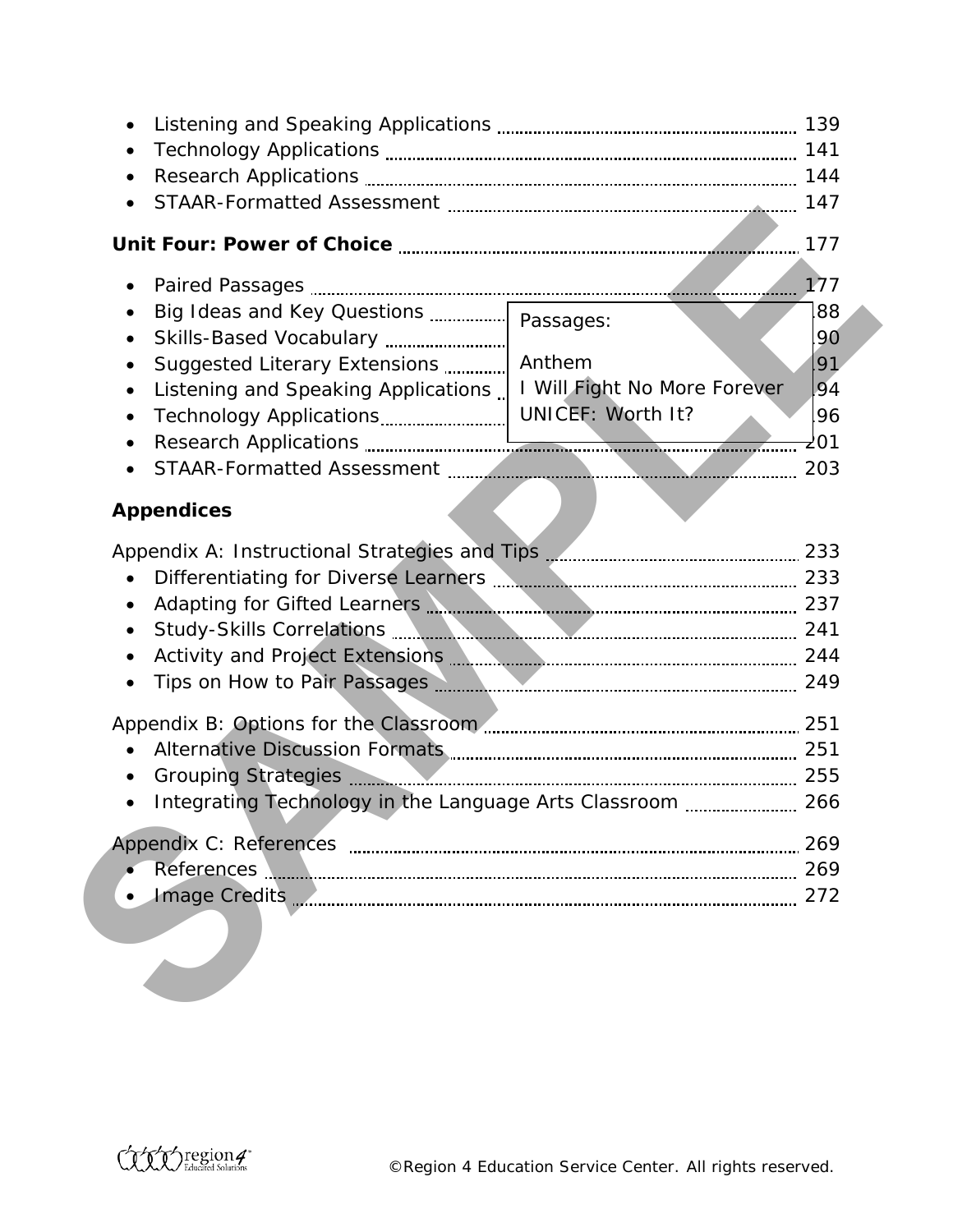# **Introduction**

*STAAR Techniques to Engage Learners in Literacy and Academic Rigor (STELLAR)* was developed as a resource for classroom teachers to use in preparing their students for the STAAR English I End-of-Course Assessment. Through the course of four units, it incorporates multigenre reading selections that are thematically linked and creatively crafted to encourage inquiry, discussion, and ongoing reflection. Every unit offers value-added enrichments through technology, research, and listening and speaking, while providing relevant scaffolding options for diverse learners and gifted and talented students. Also included are suggestions for big ideas, skills-based vocabulary, literary extensions, and benchmark and summative assessment options to support authentic literacy experiences.

### **Value-Added Components**

*STELLAR* is carefully crafted to provide big-picture ideas in the form of essential unit questions, thematically paired passages, and assessments based on these passages. In addition to the basics, each unit contains applications for listening and speaking, research, skills-based vocabulary, technology, and project ideas. To aid in planning for unit instruction, *STELLAR* offers ideas for differentiation for diverse learners, adaptation for gifted learners, and lesson-planning tools. The text also contains several appendices for research-based study-skills practice, product options, grouping strategies and activities, and discussion formats and models, all of which can be utilized within each unit. Finally, in order to allow extensions with the selected themes beyond the materials provided within each unit, additional appendices on pairing passages and integrating instruction with technology are included. STAAR Techniques to *Chroge Learners in Literacy and Academic Rigor*<br>(*STELLAR)* was developed as a resource for classroom teachers to use<br>proparing their students for the STAAR English I End-of-Course Assessment.<br>Through

## **Thematic Instruction**

*STELLAR* puts forth the best practice of thematic instruction in integrated language arts. It utilizes the English Language Arts and Reading (ELAR) Texas Essential Knowledge and Skills (TEKS) as its foundational document. There are five strands of instructional skills outlined in the TEKS: Reading (including Figure 19), Writing, Oral and Written Conventions, Research, and Listening and Speaking. These skills are meant to be taught in conjunction with one another in order to help students make connections between the

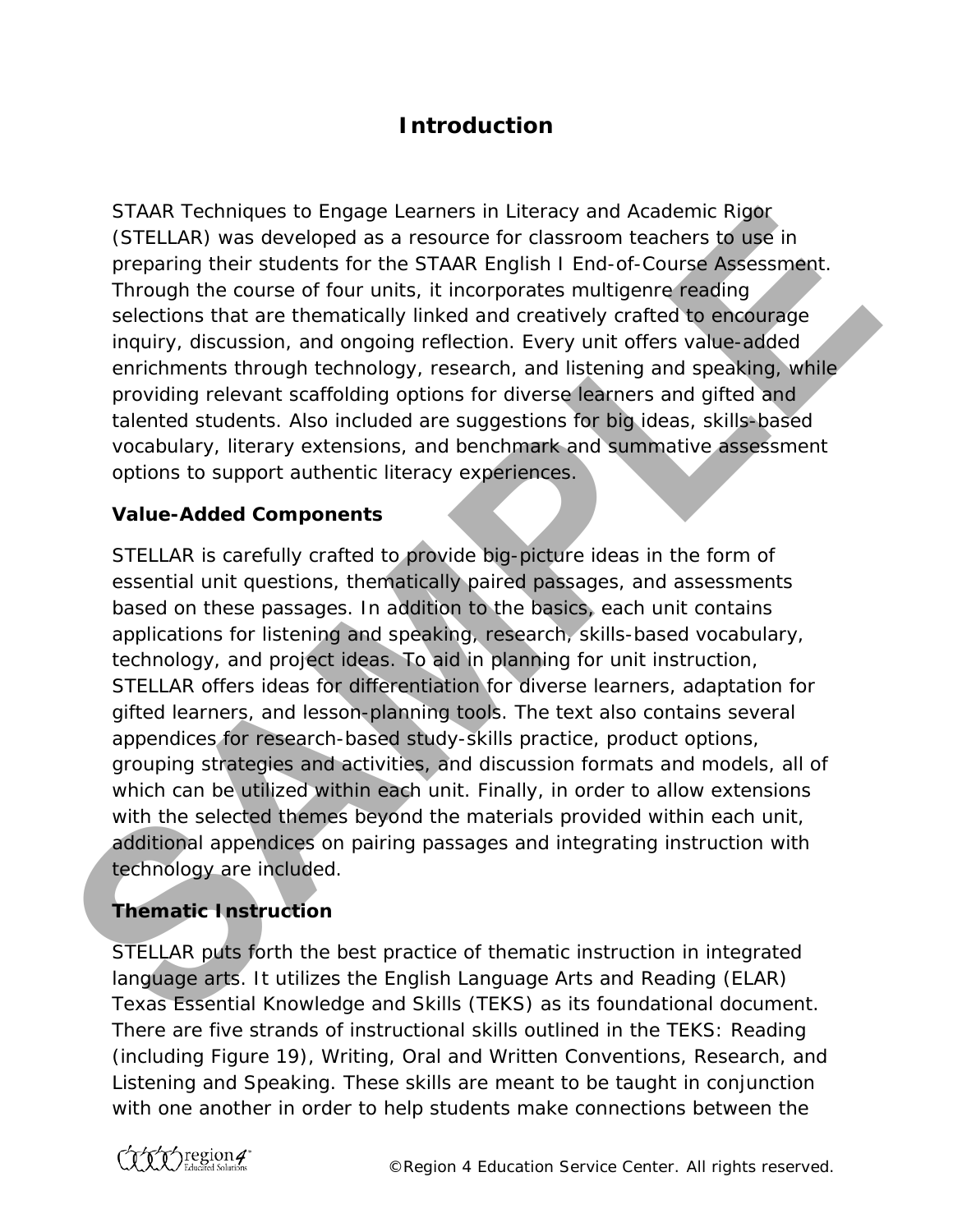different literacy strands. In any unit of study, therefore, educators are encouraged to integrate the literacy strands so that students must synthesize skills and concepts from each to gain meaning and insight.

The study of themes is a naturally recurring element within the TEKS; students are expected to make thematic connections within and between the many different genres:

(2) Reading/Comprehension of Literary Text/**Theme** and Genre. Students analyze, make inferences and draw conclusions about **theme** and genre in different cultural, historical, and contemporary contexts and provide evidence from the text to support their understanding. Students are expected to:

(A) analyze how the genre of texts with similar **themes** shapes meaning

All of the components of this English I End-of-Course (EOC) resource are based on the design schematic for the state summative assessment and the TEKS; therefore, it requires students to demonstrate understanding of theme through thematically paired passages, crossover multiple-choice and short-answer questions for reading, and thematically-linked writing tasks.

### **Assessments**

The assessments contained in *STELLAR* are custom designed for Texas students. The assessments measure a student's level of performance on clearly defined standards, objectives, and skills. Student scores will be based on test questions that have been developed and aligned to the most current version of the ELAR TEKS as well as the College and Career Readiness Standards (CCRS). The study of themes Is a naturally recurring element within the TEKS<br>students are expected to make thematic connections within and distivelen the<br>many different genres:<br>(2) Reading/Comprehension of Literary Text/Theme and

The chosen selections meet the criteria for high-interest, 21st-century context and age-appropriate content. The Lexile score, which considers word frequency and sentence length, of each selection was used to determine ability level applicability. Selections were then paired by theme, which allowed assessment questions to be written to a higher cognitive level for an upward cognitive spiral. Each test is comprised of a set of themed selections

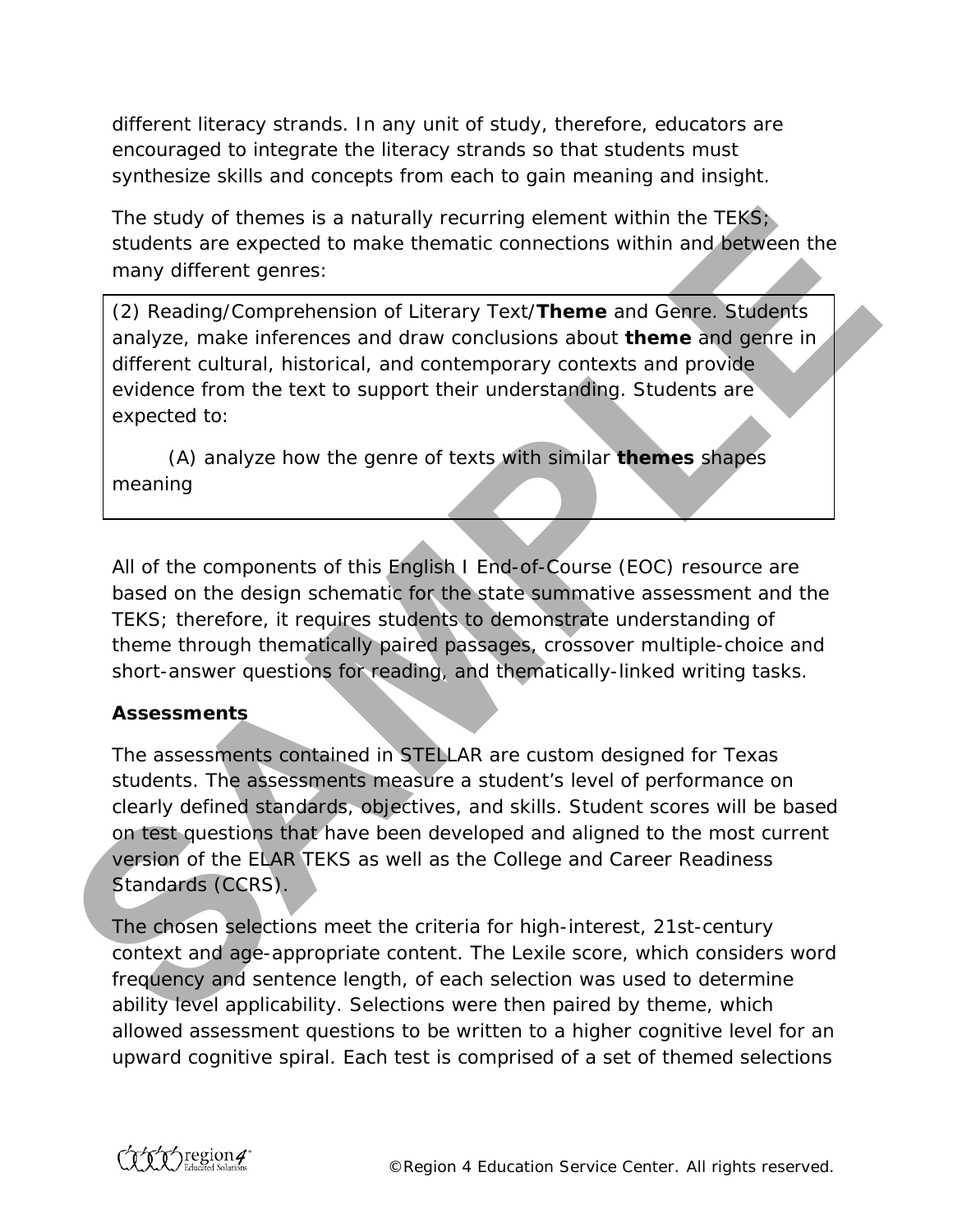with unique questions and an additional set of questions that draw upon the theme.

No Child Left Behind (NCLB) requires that state assessments be aligned and "measure the depth and breadth of the state academic content standards for a given grade level" (US Department of Education, 2003, p. 12). Alignment is the match between the expectations of student learning described in the TEKS and the questions on STAAR. Depth of Knowledge (DOK) was formulated in 1997 by Dr. Norman Webb in response to a need generated by states to objectively and accurately align assessment questions to standards for compliance with federal guidelines. Depth of Knowledge, which measures the cognitive complexity of a task, was the alignment tool used for these assessments. It is a federally approved method of alignment for state summative assessments that is currently used by over twenty states, including Texas. The same the depth and breadth of the state academic content standards for a given grade level" (US Bepartment of Education. 2003, p. 12). Allgomment is the match between the expectations of student learning described in t

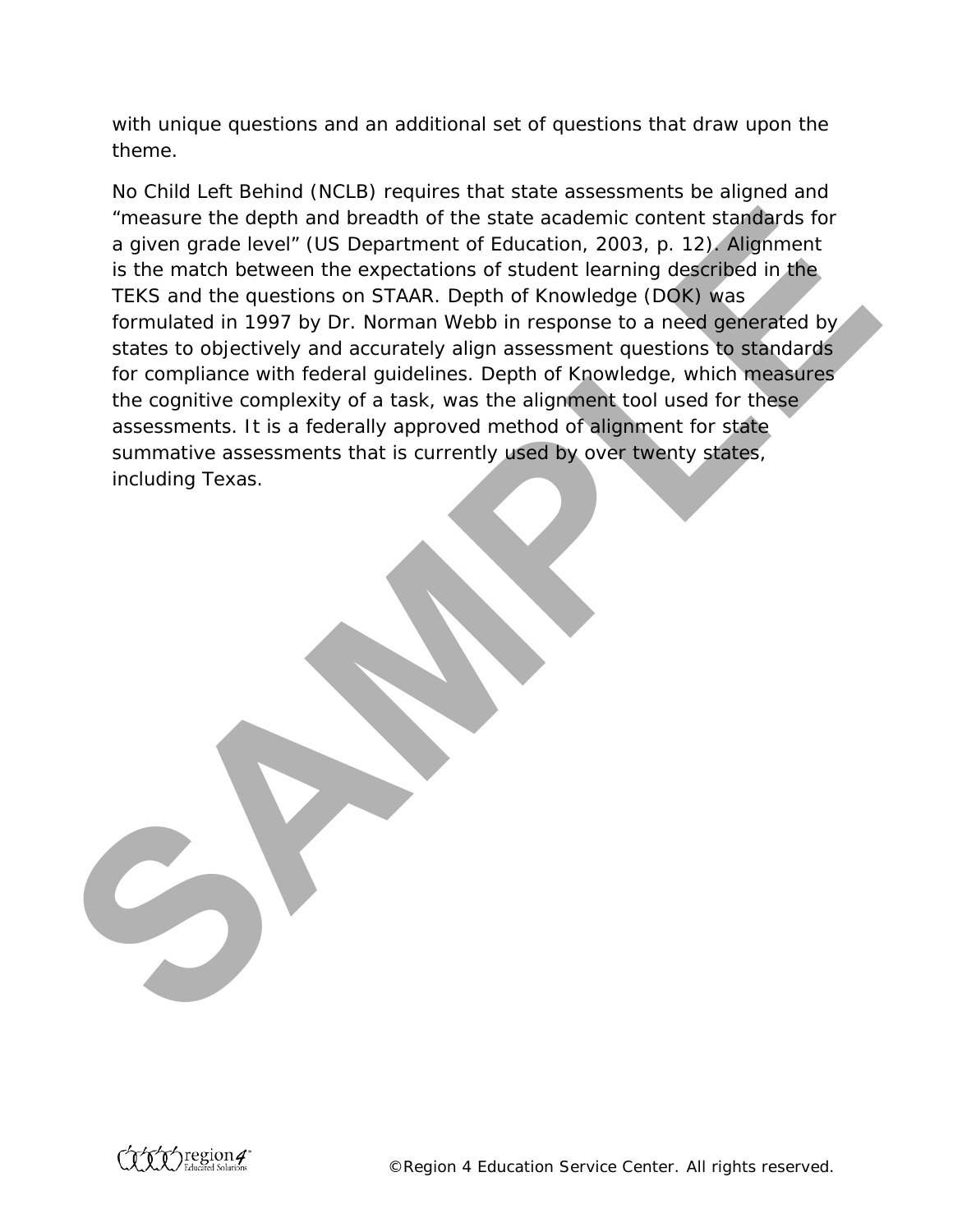# **How to Use This Book**

*STELLAR* is divided into four thematic stand-alone units. Each unit offers three options for planning.

Option One encompasses instruction with components of the assessment given when appropriate. The suggested time frame, based on 45-minute instructional periods, is a total of 10 days for instruction, 3 days for assessment, and 2 days for review and debrief. An overview of the planning steps for Option One along with a sample calendar immediately follow this foreword.

Option Two documents student improvement through baseline testing, targeted instruction, and retesting. The suggested time frame, based on 45-minute instructional periods, is 4 days for baseline testing, 7 days for instruction and practice, 2 days for retesting, and 2 days for review and debrief. An overview of the planning steps for Option Two along with a sample calendar immediately follow this foreword.

Option Three strictly consists of test preparation (e.g., practice in test-taking skills, gaining familiarity with format and vocabulary, and understanding the expectations of a standardized assessment). The instructor may use the passages and assessments at the beginning of each unit to prepare students for the STAAR EOC English I. The suggested time frame, based on 45-minute instructional periods, is 4 days for assessment and 3 days for review and debrief. A sample planning calendar immediately follows this foreword. STELLAR is divided into four thematic stand-alone units. Each unit offers<br>three options for planning.<br>Option One encompasses instruction with components of the assessment<br>given when appropriate. The suggested time frame, b

A Note to the Teacher: Every *STELLAR* unit is designed to engage students' interest by addressing subjects and content they will encounter in their everyday lives. All activities and facilitation questions contained herein are suggestions. Please preview all of your selections for applicability and appropriateness before using the materials in your classroom.

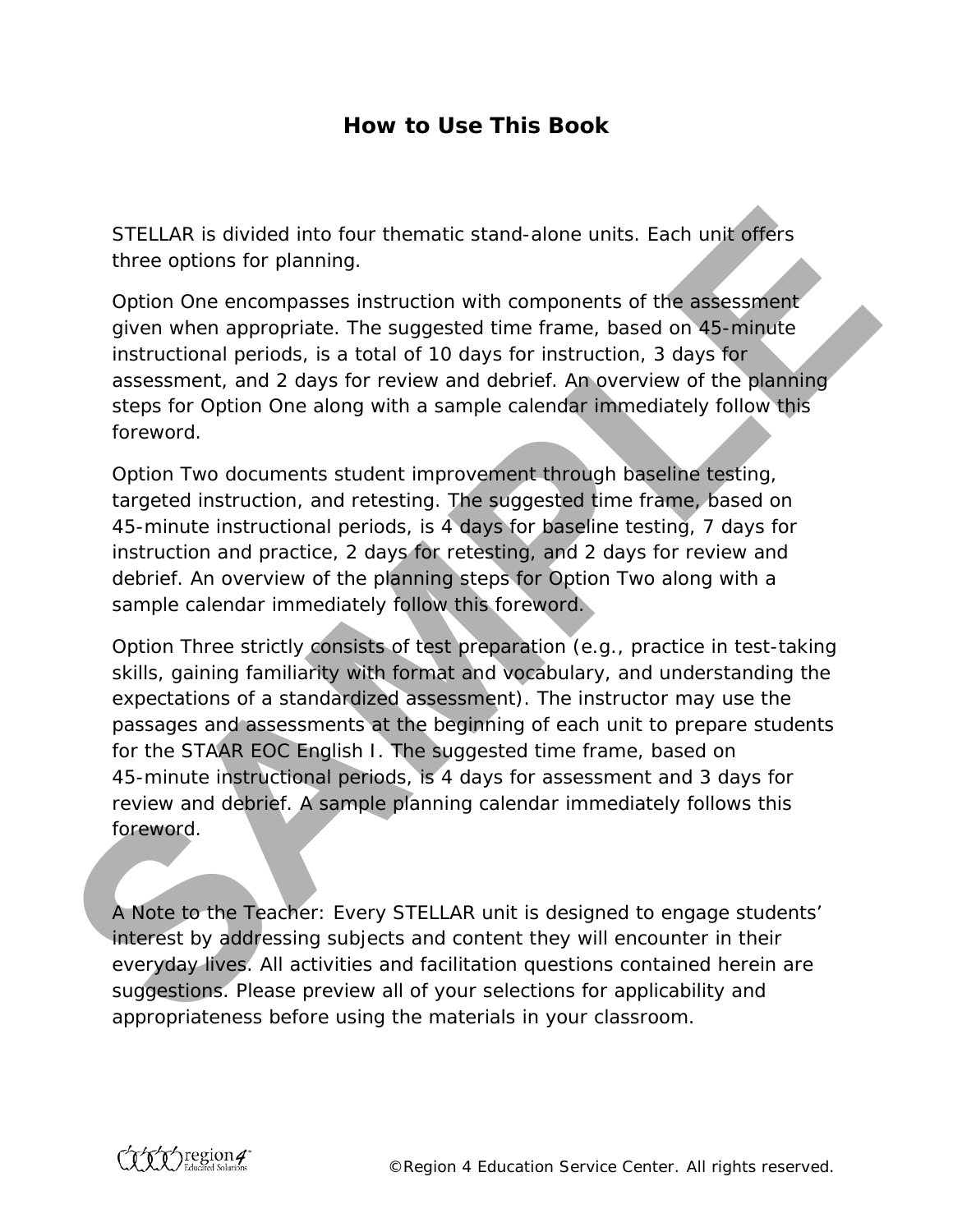# **Reading Passages**

### **An excerpt from**

# **Cyrano de Bergerac**

# *By Edmond Rostand*

Translated from French by Gladys Thomas and Mary F. Guillemard

### **Act 1, Scene 4 .**

(1640, in the Hotel de Bourgogne, a large and crowded Parisian theater)

My notes about what I am reading

**A BORE** (coming up to Cyrano)**:** The actor Montfleury! 'Tis shameful! Why, he's protected by the Duke of Candal! Have you a patron? **SAMPLE SERVIDE CONTROLL CONTROLL CONTROLL CONTROLL CONTROLL CONTROLL CONTROLL CONTROLL CONTROLL CONTROLL CONTROLL CONTROLL CONTROLL CONTROLL CONTROLL CONTROLL CONTROLL CONTROLL CONTROLL CONTROLL CONTROLL CONTROLL CONTROLL** 

### **CYRANO:**

No!

### **THE BORE:**

*5* No patron? . . .

### **CYRANO:**

None!

### **THE BORE:**

What! no great lord to shield you with his name?

### **CYRANO** (irritated):

No, I have told you twice! Must I repeat? No! no protector . . .

*10* (His hand on his sword): A protectress . . . here!

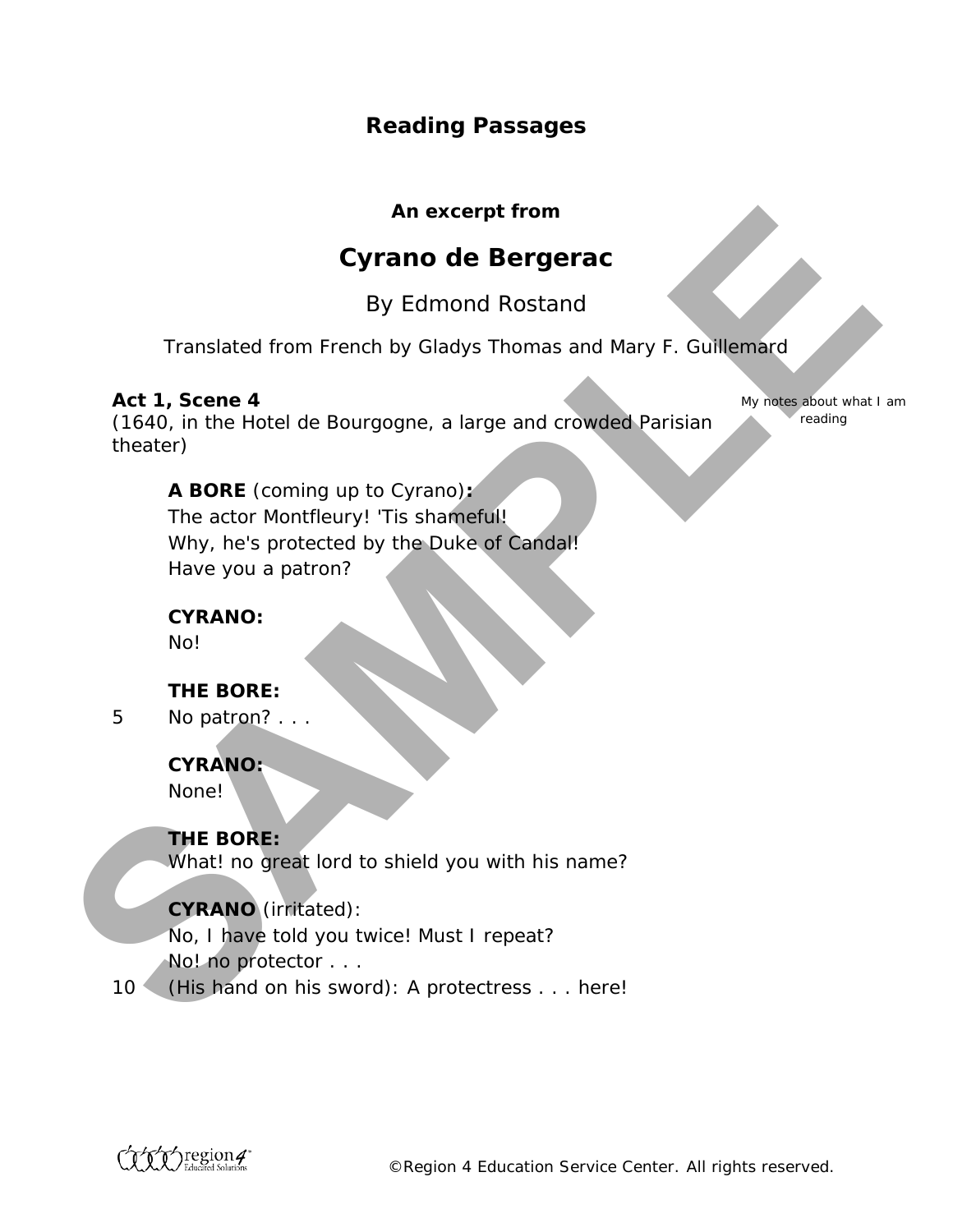# **Big Ideas and Key Questions**

### **Classroom Discussion Key Questions**

Utilize the following questions to elicit feedback and encourage dialogue within the classroom. Select an appropriate discussion and grouping format from Appendix B to engage students in discussion. It is useful to provide explicit instruction with regard to adequate and appropriate commentary and rules of interaction. It is also advisable to model acceptable and unacceptable responses through think-aloud processes and revisit the essential questions daily to allow students to gain depth of understanding. **Cassroom Discussion Key Questions**<br> **SAMPLE THE CONSUMPLE CONSUMPLEME CONSUMPLEME CONSUMPLEME CONSUMPLEME CONSUMPLEME CONSUMPLEME CONSUMPLEME CONSUMPLEME CONSUMPLEME CONSUMPLEMENT CONSUMPLEMENT CONSUMPLEMENT CONSUMPLEMENT** 

### **Essential Questions**

- Can you judge a book by its cover?
- How do assumptions impact your behavior toward others?
- When is it okay to judge someone?
- What are the effects of stereotyping?
- How have stereotyping and judgment influenced current and historical events?

### **Additional Key Questions**

- What assumptions do you make about people you don't know?
- How does appearance impact perception?

Have you ever been judged or prejudged by others? How did this . . .



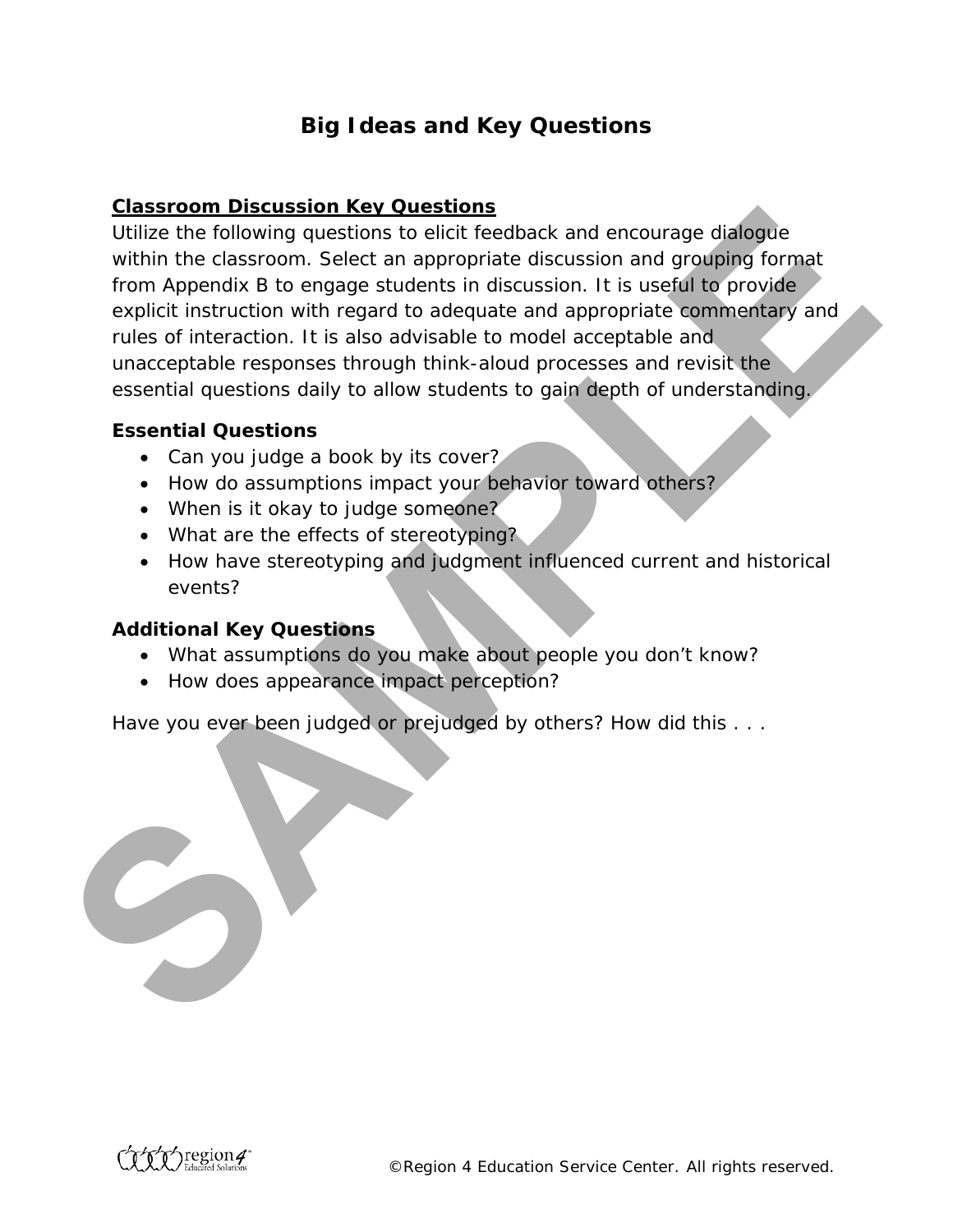# **Skills-Based Vocabulary**

| unit to ensure concept attainment. | The following terms and phrases are aligned with the TEKS to be taught and<br>assessed within this unit. It is strongly suggested that this terminology be<br>integrated into mini lessons for initial teaching and reviewing throughout the |
|------------------------------------|----------------------------------------------------------------------------------------------------------------------------------------------------------------------------------------------------------------------------------------------|
|                                    | <b>Unit Two</b>                                                                                                                                                                                                                              |
| allusion                           | inference (subtle and complex)                                                                                                                                                                                                               |
| author's purpose                   | literary device                                                                                                                                                                                                                              |
| conclusion                         | nonrestrictive clause                                                                                                                                                                                                                        |
| connotative meaning                |                                                                                                                                                                                                                                              |

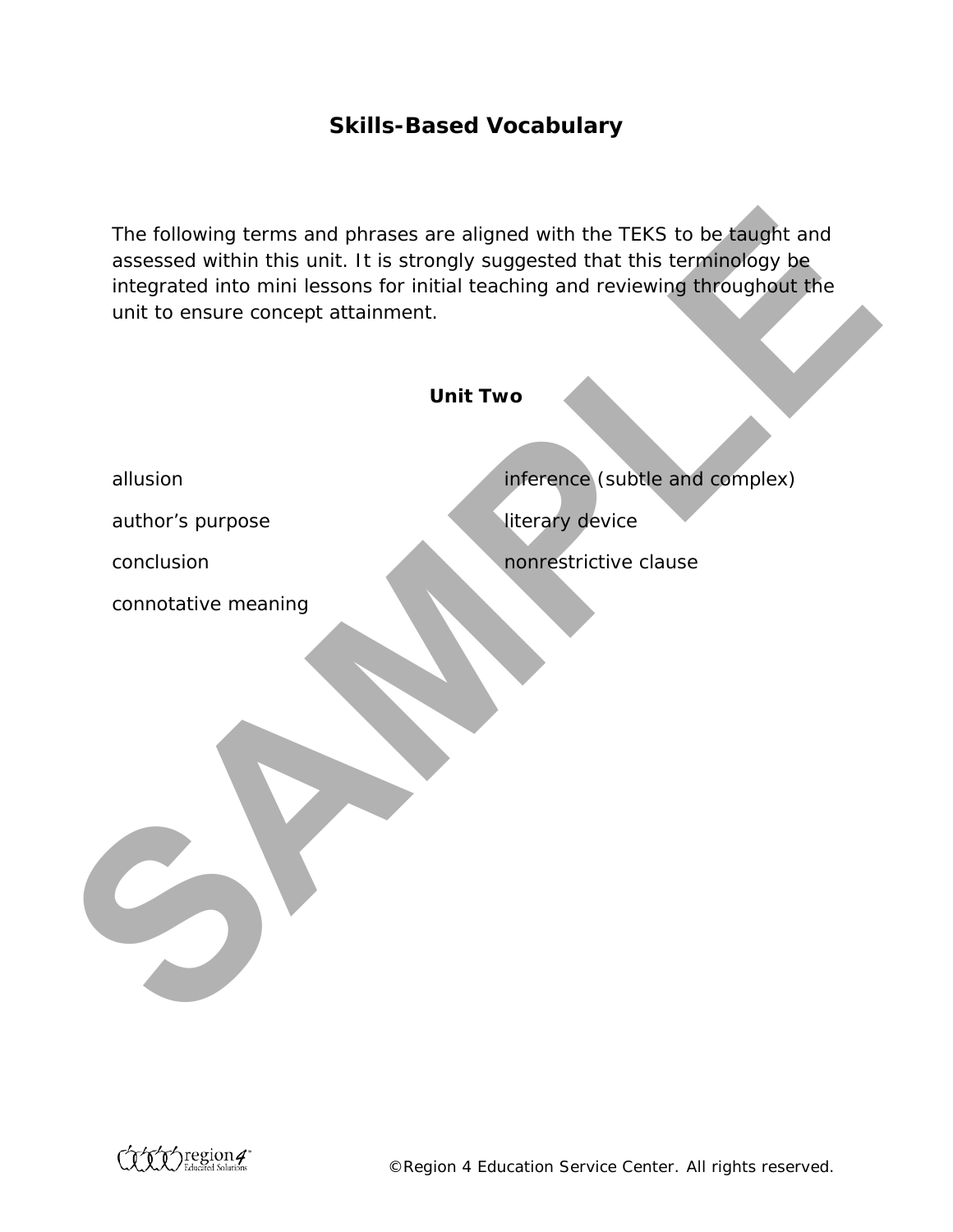# **Research Applications**

This section contains several different topics intended to encourage students to apply research-based skills to the concepts and themes contained in the Book by Its Cover unit.

| Book by Its Cover unit.              |                                                    |                                                                                       |                                                                                                                        |  |  |
|--------------------------------------|----------------------------------------------------|---------------------------------------------------------------------------------------|------------------------------------------------------------------------------------------------------------------------|--|--|
| <b>Topic</b>                         | <b>Key Questions</b>                               | Product                                                                               | Sources for<br>Enrichment                                                                                              |  |  |
| Beauty in the<br>Media               | What does the media<br>suggest about beauty?       | Collage of media<br>definitions of beauty                                             | · teen magazines,<br>Glamour, Vogue<br>· cosmetic companies<br>· plastic surgeons<br>• talk show topics<br>· web sites |  |  |
| Cultural<br>Definitions of<br>Beauty | How does beauty differ<br>from culture to culture? | Comparison of two<br>cultural definitions of<br>beauty on two<br>different continents | • National<br>Geographic<br>· cultural societies<br>· visitors' bureaus<br>· guidebooks                                |  |  |
|                                      |                                                    |                                                                                       |                                                                                                                        |  |  |

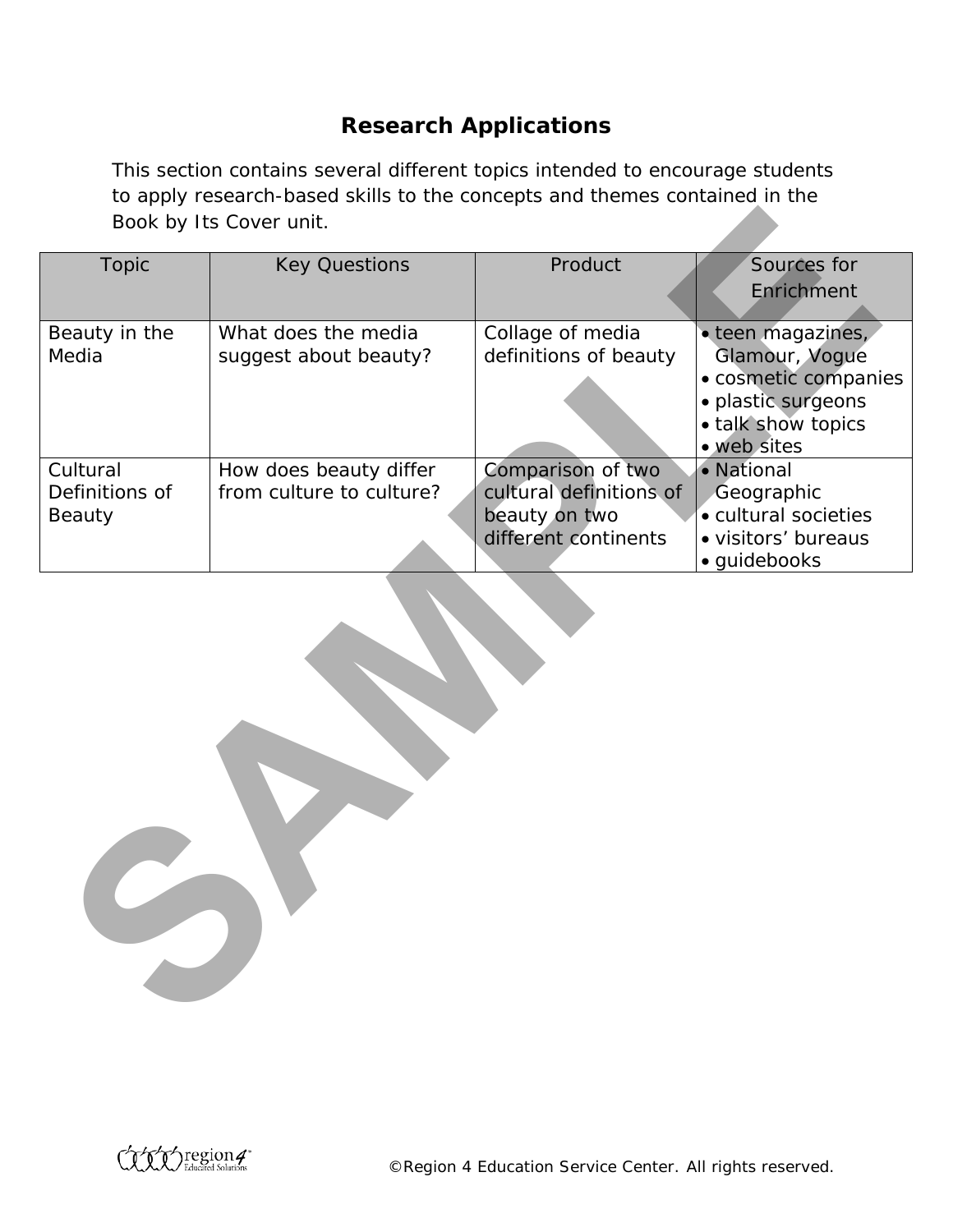# **Assessment Questions Aligned to TEKS and STAAR**

**Use** *Cyrano de Bergerac* **(pp. 57–70) to answer questions 1–10.**

- 2 Explain how the author uses a literary device to help shape the plot in act 1, scene 4, lines 20–68.
	- F Rhetorical technique is used to influence the audience's perception of Cyrano, which contributes to the exposition.
- G Situational irony is used to provide insight into Cyrano's character, which is a necessary component to building the rising action. Use *Cyrano de Bergerac* (pp. 57–70) to answer questions 1–10.<br>
Explain how the author uses a literary device to help shape the plot in<br>
act 1, see e 4, lines 20–68.<br>
Freelorical technique is used to influence the audience
	- H Imagery is used to create an emotional effect and contribute to the exposition through the bond that Cyrano forms with the audience.
	- J Dramatic irony provides a literal look at the conflicts at this point in the play, which helps to build the rising action.
	- 8 How does the relationship between Cyrano and Le Bret help develop Le Bret's character?
		- F Le Bret is developed as a father figure.
		- G Le Bret is depicted as an overprotective brother.
		- H Le Bret is portrayed as protective, supportive, and thoughtful.
		- J Le Bret is characterized as guardian and benefactor.